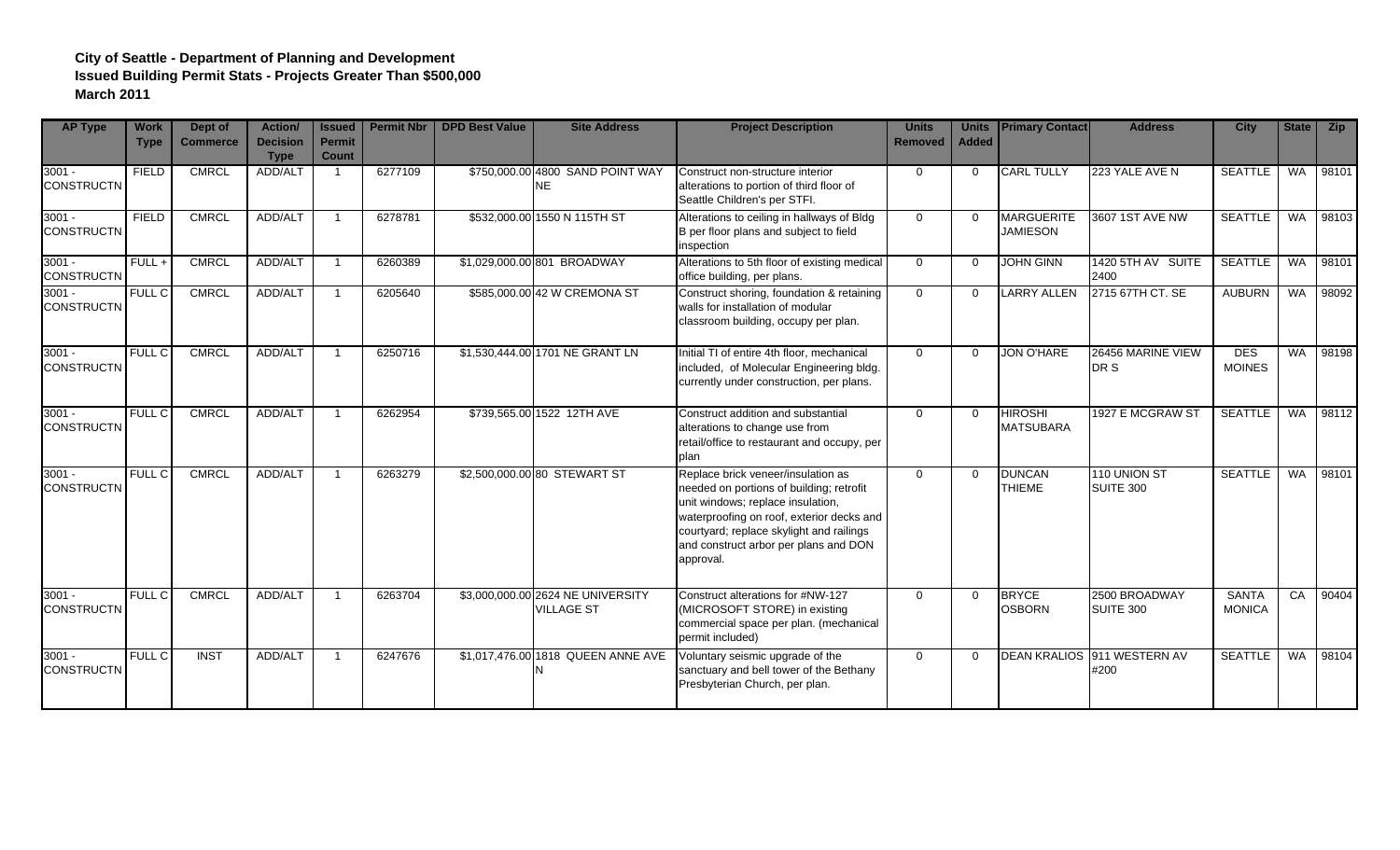| <b>AP Type</b>                | <b>Work</b><br><b>Type</b> | Dept of<br><b>Commerce</b> | Action/<br><b>Decision</b><br><b>Type</b> | <b>Issued</b><br><b>Permit</b><br><b>Count</b> | <b>Permit Nbr</b> | <b>DPD Best Value</b> | <b>Site Address</b>                      | <b>Project Description</b>                                                                                                                                                                                                                 | <b>Units</b><br><b>Removed</b> | <b>Units</b><br><b>Added</b> | <b>Primary Contact</b>          | <b>Address</b>                       | <b>City</b>      | State     | Zip      |
|-------------------------------|----------------------------|----------------------------|-------------------------------------------|------------------------------------------------|-------------------|-----------------------|------------------------------------------|--------------------------------------------------------------------------------------------------------------------------------------------------------------------------------------------------------------------------------------------|--------------------------------|------------------------------|---------------------------------|--------------------------------------|------------------|-----------|----------|
| $3001 -$<br><b>CONSTRUCTN</b> | FULL C                     | <b>INST</b>                | ADD/ALT                                   | $\mathbf{1}$                                   | 6265206           |                       | \$532,000.00 4110 EAST STEVENS<br>WAY NE | Construct alterations to replace existing<br>roofing system with new insulated roof<br>system; replace existing fall anchors,<br>install penthouse rooftop acess ladders<br>and guardrails on main roof of UW<br>Padelford Hall, per plan. | $\Omega$                       | $\Omega$                     | <b>DEREK STACK</b>              | 1050 N 38TH STREET                   | <b>SEATTLE</b>   | <b>WA</b> | 98103    |
| <b>COMMERCIAL ADD/ALT</b>     |                            |                            |                                           | 10 <sup>1</sup>                                |                   | \$12,215,485.00       |                                          |                                                                                                                                                                                                                                            | $\mathbf{0}$                   | $\mathbf{0}$                 |                                 |                                      |                  |           |          |
| $3001 -$<br><b>CONSTRUCTN</b> | $FULL +$                   | MF                         | ADD/ALT                                   | $\overline{1}$                                 | 6260354           |                       | \$600,000.00 800 JEFFERSON ST            | Alterations to 6th and 7th floors of<br>existing multi family structure, change<br>use of 7th floor to assisted respite living<br>facility, construct addition for new<br>elevator and occupy, per plan                                    | 5                              | $\Omega$                     | DAVID DURHAM 106 LENORA ST      |                                      | SEATTLE WA 98121 |           |          |
| $3001 -$<br><b>CONSTRUCTN</b> | $FULL +$                   | MF                         | ADD/ALT                                   | $\overline{1}$                                 | 6272370           |                       | \$1,080,000.00 3801 NE 77TH ST           | Exterior only repairs to multifamily<br>apartment bldg A to replace exterior wall,<br>window and door units, siding and repair<br>as needed to decks and deck fin walls,<br>per plans.                                                     | $\Omega$                       | $\Omega$                     | <b>GEOFF</b><br><b>ANDERSON</b> | 350 S 38TH COURT<br><b>SUITE 210</b> | <b>RENTON</b>    | <b>WA</b> | 98055    |
| <b>MULTIFAMILY ADD/ALT</b>    |                            |                            |                                           | $\overline{2}$                                 |                   | \$1,680,000.00        |                                          |                                                                                                                                                                                                                                            | $5\overline{5}$                | $\mathbf{0}$                 |                                 |                                      |                  |           |          |
| $3003 -$<br><b>BLANKET</b>    | <b>FULL C</b>              | <b>CMRCL</b>               | CHILD                                     | -1                                             | 6272368           |                       | \$650,000.00 800 UNION ST                | Blanket Permit for interior non-structural<br>alterations for 18th floor and part of sw                                                                                                                                                    | $\Omega$                       | $\mathbf{0}$                 | <b>DANA PIPER</b>               | 911 WESTERN AV<br><b>SUITE 201</b>   | <b>SEATTLE</b>   |           | WA 98104 |
|                               |                            |                            |                                           |                                                |                   |                       |                                          | 15th floor.                                                                                                                                                                                                                                |                                |                              |                                 |                                      |                  |           |          |
| $3003 -$<br><b>BLANKET</b>    | <b>FULL C</b>              | <b>CMRCL</b>               | CHILD                                     | $\overline{1}$                                 | 6273332           |                       | \$845,600.00 837 N 34TH ST               | Blanket permit for interior non-structural<br>alterations to B-1 areas. For<br>UBERMIND, per plans.                                                                                                                                        | $\overline{0}$                 | $\Omega$                     | <b>MICHAEL</b><br><b>JONES</b>  | 909 112TH AVE NE                     | <b>BELLEVUE</b>  | WA        | 98004    |
| $3003 -$<br><b>BLANKET</b>    | FULL C                     | <b>CMRCL</b>               | CHILD                                     | $\mathbf{1}$                                   | 6273631           |                       | \$690,000.00 1001 4TH AVE                | Blanket Permit for interior non-structural<br>alterations to the 37th floor. For National<br>Securities (SAFECO), per plans.                                                                                                               | $\overline{0}$                 | $\Omega$                     | <b>COLEEN</b><br><b>SPRATT</b>  | 1001 4TH AVE #500                    | <b>SEATTLE</b>   |           | WA 98154 |
| $3003 -$<br><b>BLANKET</b>    | <b>FULL C</b>              | <b>CMRCL</b>               | CHILD                                     | $\overline{1}$                                 | 6273827           |                       | \$765,772.00 1301 2ND AVE                | Blanket Permit for interior non-structural<br>alterations to Floors 36, 37 and 38 for<br>Tenant: Dendreon.                                                                                                                                 | $\Omega$                       | $\mathbf{0}$                 | <b>SABINA BEG</b>               | 1221 SECOND AVE<br><b>SUTE 200</b>   | <b>SEATTLE</b>   |           | WA 98101 |
| $3003 -$<br><b>BLANKET</b>    | FULL C                     | <b>CMRCL</b>               | CHILD                                     | $\overline{1}$                                 | 6274810           |                       | \$547,140.00 1301 2ND AVE                | Blanket Permit for interior non-structural<br>alterations to the 26th Floor. Tenant:<br>Northern Trust Bank                                                                                                                                | $\overline{0}$                 | $\Omega$                     | <b>SHINTARO</b><br><b>GOTO</b>  | 2333 3RD AVENUE                      | <b>SEATTLE</b>   | <b>WA</b> | 98121    |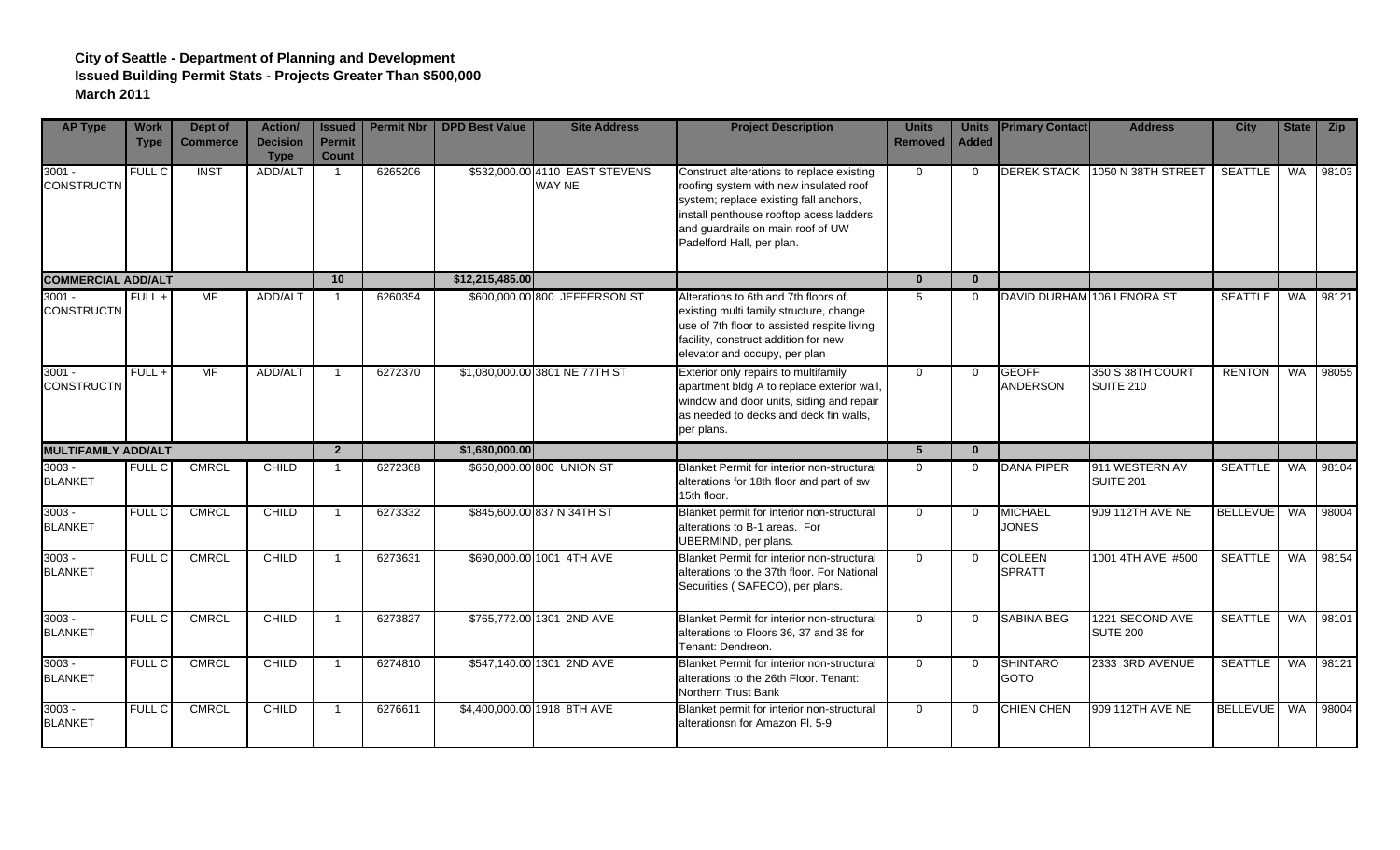| <b>AP Type</b>                     | <b>Work</b><br><b>Type</b> | Dept of<br><b>Commerce</b> | <b>Action/</b><br><b>Decision</b><br><b>Type</b> | <b>Issued</b><br><b>Permit</b><br><b>Count</b> | <b>Permit Nbr</b> | <b>DPD Best Value</b> | <b>Site Address</b>               | <b>Project Description</b>                                                                                                                                                                                     | <b>Units</b><br>Removed | <b>Units</b><br><b>Added</b> | <b>Primary Contact</b>              | <b>Address</b>                     | <b>City</b>                 | State     | <b>Zip</b> |
|------------------------------------|----------------------------|----------------------------|--------------------------------------------------|------------------------------------------------|-------------------|-----------------------|-----------------------------------|----------------------------------------------------------------------------------------------------------------------------------------------------------------------------------------------------------------|-------------------------|------------------------------|-------------------------------------|------------------------------------|-----------------------------|-----------|------------|
| $3003 -$<br><b>BLANKET</b>         | FULL C                     | <b>CMRCL</b>               | CHILD                                            |                                                | 6277400           |                       | \$669,000.00 1301 2ND AVE         | Blanket Permit for interior non-structural<br>alterations to Floors 32, 33, 34 & 35 for<br>Tenant: Dendreon.                                                                                                   | $\Omega$                | $\overline{0}$               | <b>SABINA BEG</b>                   | 1221 SECOND AVE<br><b>SUTE 200</b> | <b>SEATTLE</b>              | <b>WA</b> | 98101      |
| <b>BLANKET TENNANT IMPROVEMENT</b> |                            |                            |                                                  | $\overline{7}$                                 |                   | \$8,567,512.00        |                                   |                                                                                                                                                                                                                | $\bf{0}$                | $\mathbf{0}$                 |                                     |                                    |                             |           |            |
| $3001 -$<br><b>CONSTRUCTN</b>      | <b>FULL C</b>              | <b>CMRCL</b>               | <b>NEW</b>                                       |                                                | 6156774           |                       | \$28,345,824.00 1451 NW 46TH ST   | Construct mixed use building with below<br>grade parking, occupy per plan.(Review<br>and Processing for 2 AP's (6156774 &<br>6156775) under 6156774.)                                                          | $\Omega$                | $\Omega$                     | <b>ANGELA GEE</b>                   | <b>169 WESTERN AVE WI</b>          | <b>SEATTLE</b>              | <b>WA</b> | 98119      |
| $3001 -$<br><b>CONSTRUCTN</b>      | FULL C                     | <b>CMRCL</b>               | <b>NEW</b>                                       |                                                | 6156775           |                       | \$28,345,824.00 1401 NW 46TH ST   | Construct mixed use building with below<br>grade parking, occupy per plan. (Review<br>and Processing for 2 AP's (6156774 &<br>6156775) under 6156774.)                                                         | $\Omega$                | $\Omega$                     | ANGELA GEE                          | 169 WESTERN AVE W SEATTLE          |                             | <b>WA</b> | 98119      |
| $3001 -$<br><b>CONSTRUCTN</b>      | <b>FULL C</b>              | <b>CMRCL</b>               | <b>NEW</b>                                       |                                                | 6165087           |                       | \$78,613,458.00 207 BOREN AVE N   | Construction of a high rise mixed<br>commercial building (retail/office) with<br>below-grade parking and occupy per plan<br>mechanical included.                                                               | $\Omega$                | $\Omega$                     | <b>JODI</b><br>PATTERSON-<br>O'HARE | 26456 MARINE VIEW<br>DR S          | <b>DES</b><br><b>MOINES</b> | <b>WA</b> | 98198      |
| <b>NEW COMMERCIAL</b>              |                            |                            |                                                  | $\mathbf{3}$                                   |                   | \$135,305,106.00      |                                   |                                                                                                                                                                                                                | $\mathbf{0}$            | $\bf{0}$                     |                                     |                                    |                             |           |            |
| $3001 -$<br><b>CONSTRUCTN</b>      | <b>FULL C</b>              | <b>CMRCL</b>               | <b>NEW</b>                                       |                                                | 6146580           |                       | \$4,277,836,00 201 W HARRISON ST  | Construction of a new six story mixed-<br>use apartment building with ground level<br>retail and 5 live/work over underground<br>parking, and occupy all per plan. (Review<br>& processing under A/P 6146580). | $\Omega$                | 45                           | <b>MICHAEL</b><br><b>GODFRIED</b>   | 4302 SW ALASKA<br>STREET STE 200   | <b>SEATTLE</b>              |           | WA 98116   |
| $3001 -$<br><b>CONSTRUCTN</b>      | <b>FULL C</b>              | <b>CMRCL</b>               | <b>NEW</b>                                       |                                                | 6173075           |                       | \$955,237.00 6204 SEAVIEW AVE NW  | Construct one new mixed use building<br>with office space at ground level and four<br>residential units, and occupy all per plan.                                                                              | $\Omega$                | $\overline{4}$               | <b>JACK WARD-</b><br><b>SMITH</b>   | 2311 N 45 ST. #243                 | <b>SEATTLE</b>              | WA        | 98103      |
| $3001 -$<br><b>CONSTRUCTN</b>      | <b>FULL C</b>              | MF                         | <b>NEW</b>                                       |                                                | 6181841           |                       | \$10,402,661.00 1222 E MADISON ST | PHASED PROJECT: Construction of a<br>new mixed-use building (residental and<br>retail) and occupy per plan.                                                                                                    | $\Omega$                | 105                          | <b>KEVIN</b><br><b>WALLACE</b>      | 330 112TH AVE NE,<br>#200          | <b>BELLEVUE</b>             | WA        | 98004      |
| $3001 -$<br><b>CONSTRUCTN</b>      | FULL C                     | MF                         | <b>NEW</b>                                       |                                                | 6241186           |                       | \$746,652.00 1541 18TH AVE S      | Establish use and construct five unit<br>townhouse, per plan.                                                                                                                                                  | $\Omega$                | 5                            | <b>JOJI</b><br><b>MINATOGAWA</b>    | 207 HARVARD AVE E                  | <b>SEATTLE</b>              | <b>WA</b> | 98102      |
| <b>NEW MULTIFAMILY/MIXED USE</b>   |                            |                            | $\overline{4}$                                   |                                                | \$16,382,386.00   |                       |                                   | $\mathbf{0}$                                                                                                                                                                                                   | 159                     |                              |                                     |                                    |                             |           |            |